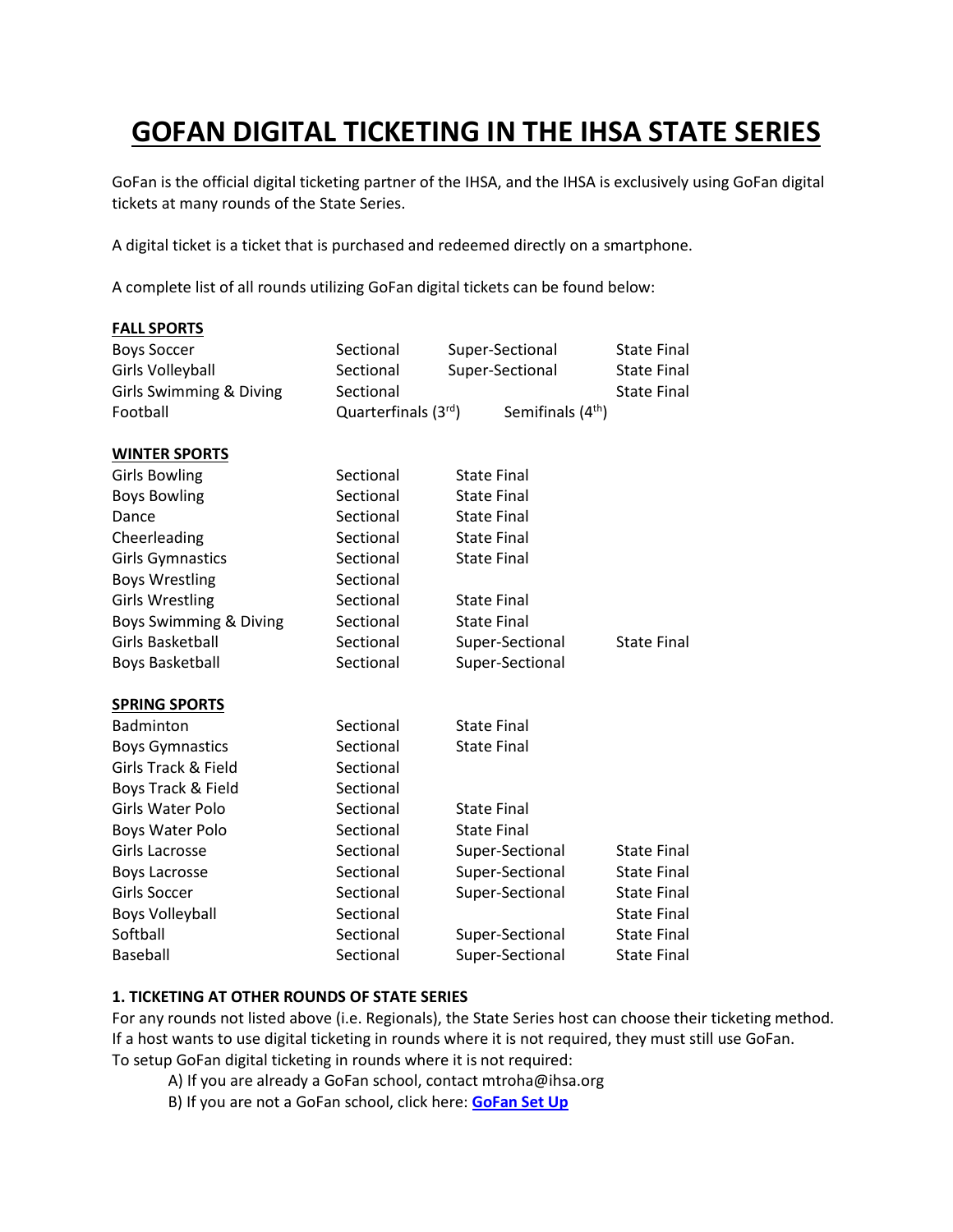# **2. WHAT TICKET BUYERS SEE**

Fans can buy tickets from the GoFan website [www.GoFan.co/IHSA](http://www.gofan.co/IHSA) (.co NOT .com) or the GoFan app (not available on Android). They can search for tickets on the app/website by IHSA, host or competing school:

| <b>MOBILE VERSION VIEW</b>                                                                                                        | <b>Alleman High School Events</b>                     | <b>WEB VERSION VIEW</b>                   |                           |
|-----------------------------------------------------------------------------------------------------------------------------------|-------------------------------------------------------|-------------------------------------------|---------------------------|
| <b>MY TICKETS</b><br>TRANSFER                                                                                                     |                                                       | <b>IHSA REGIONAL SEMI FINAL GAMES (2)</b> |                           |
| AVAILABLE<br>REDEEMED                                                                                                             | Soccer - Alleman vs Somonauk / Earlville vs Riverdale |                                           |                           |
| USE ALL<br><b>Select None</b>                                                                                                     | Wed, Oct 13, 2021 at 4:30 PM                          |                                           | <b>VIEW EVENT DETAILS</b> |
| ADULT<br><b>IHSA Softball Championship</b>                                                                                        | <b>Select Options</b>                                 |                                           |                           |
| ADMIT ONE<br>Softball<br>æ<br>Mon, May 17, 2021 at 5:00 PM                                                                        |                                                       | <b>MOBILE ENTRY</b>                       |                           |
| $[1$ of $3$                                                                                                                       | <b>General Admission Ticket</b>                       |                                           |                           |
| ADULT<br><b>LDMIT ONE</b><br>Softball<br><b>IHSA Softball Championship</b><br>d J<br><b>ADMIT</b><br>Mon, May 17, 2021 at 5:00 PM | \$5.00<br><b>Add Promo Code</b>                       |                                           |                           |
| [2 01 3]<br>ADULT                                                                                                                 | <b>Promo Code</b>                                     | <b>APPLY</b>                              |                           |
| IDMIT ONE<br>Softball<br><b>IHSA Softball Championship</b><br>din<br><b>TINOV</b>                                                 |                                                       |                                           |                           |
| Mon, May 17, 2021 at 5:00 PM<br>[3 ul3]                                                                                           |                                                       | \$10.00<br><b>GET 2 TICKETS</b>           |                           |
| These are your tickets. You are all set!                                                                                          |                                                       |                                           |                           |
| USE 1 TICKET                                                                                                                      |                                                       |                                           |                           |

# **3. HOW GATE STAFF REDEEM TICKETS**

# **SIMPLE TICKET REDEMPTION**

| MY TICKETS<br><b>TRANSFER</b><br><b>ATAILABLE</b><br>REDEEHED<br>USE ALL<br>Salast None<br>ADULT<br>w<br>る<br>Meadowcreek Mustangs vs.<br>Brookwood Broncos<br>œ<br><b>ADMIT</b><br>ri, Det 4, 2020 at 7:30 PM<br>$[1$ at 31<br>ADULT<br>ш<br>š<br>Meadowcreek Mustangs vs.<br>Brookwood Broncos<br><b>TINUT</b><br>i, Det 4, 2020 at 7:30 PM<br>$[2 \text{ of } 3]$<br>STUDENT<br>ш<br>高<br>Meadowcreek Mustangs vs.<br>Brookwood Broncos<br>. 00<br>TINUTE<br>FIOTE<br>1, Det 4, 2020 at 7:30 PM<br>13u(3)<br>These are your tickets. You are all set!<br>USE TICKETS | n.<br>MY TICKETS<br><b>TRANSFER</b><br>REDEEMED<br><b>AVAILABLE</b><br>USE ALL<br><b>Select Nene</b><br>ABULT<br><b>BHE</b><br>Meadowcreek Mustangs vs.<br>Brookwood Broncos<br>ADMIT<br>Fri, Oct 4, 2020 at 7:30 PM<br>(Fight<br>ABULT<br>ADMIT ONE<br>Tootball<br>Meadowereck Mustangs vs.<br>Brookwood Broncos<br>Fri, Oct 4, 2020 at 7:30 PM<br>(2 <sup>o</sup> )<br>STUDENT<br>ADMIT ONE<br>Football<br><b>Meadowcreek Mustangs vs.</b><br><b>Brookwood Broncos</b><br>Fri. Oct 4. 2020 at 7:30 PM<br>(3a)<br>These are your tickets. You are all set!<br><b>USE 1 TICKET</b> | <b>GA</b> yait<br>$\times$<br>Meadowcreek Mustangs vs.<br><b>Brookwood Broncos</b><br>1 Adult Ticket<br><b>AUTHORIZED STAFF ONLY</b><br>Ticket(s) MUST be validated onsite for<br>entry into venue.<br><b>REDEEM</b><br>CANCEL<br>All redemptions are final. | $\checkmark$<br>1 Ticket Redeemed<br>1 Adult Ticket<br>Have fun and enjoy the event! | <b>NO COST</b><br>$\widehat{\bm{\zeta}}$<br><b>NO WIFI</b> |
|-------------------------------------------------------------------------------------------------------------------------------------------------------------------------------------------------------------------------------------------------------------------------------------------------------------------------------------------------------------------------------------------------------------------------------------------------------------------------------------------------------------------------------------------------------------------------|------------------------------------------------------------------------------------------------------------------------------------------------------------------------------------------------------------------------------------------------------------------------------------------------------------------------------------------------------------------------------------------------------------------------------------------------------------------------------------------------------------------------------------------------------------------------------------|--------------------------------------------------------------------------------------------------------------------------------------------------------------------------------------------------------------------------------------------------------------|--------------------------------------------------------------------------------------|------------------------------------------------------------|
|                                                                                                                                                                                                                                                                                                                                                                                                                                                                                                                                                                         | $\mathcal{P}$                                                                                                                                                                                                                                                                                                                                                                                                                                                                                                                                                                      | 3                                                                                                                                                                                                                                                            |                                                                                      |                                                            |
| <b>FANS PRESENT</b><br><b>TICKETS AT GATE</b>                                                                                                                                                                                                                                                                                                                                                                                                                                                                                                                           | <b>SELECT TICKET(S)</b><br>TO REDEEM, CLICK<br>"USE TICKET"                                                                                                                                                                                                                                                                                                                                                                                                                                                                                                                        | <b>PRESS</b><br>"REDEEM"                                                                                                                                                                                                                                     | <b>FANS ENJOY</b><br><b>GAME</b>                                                     | <b>NO HASSLE</b>                                           |

**NO HARDWARE**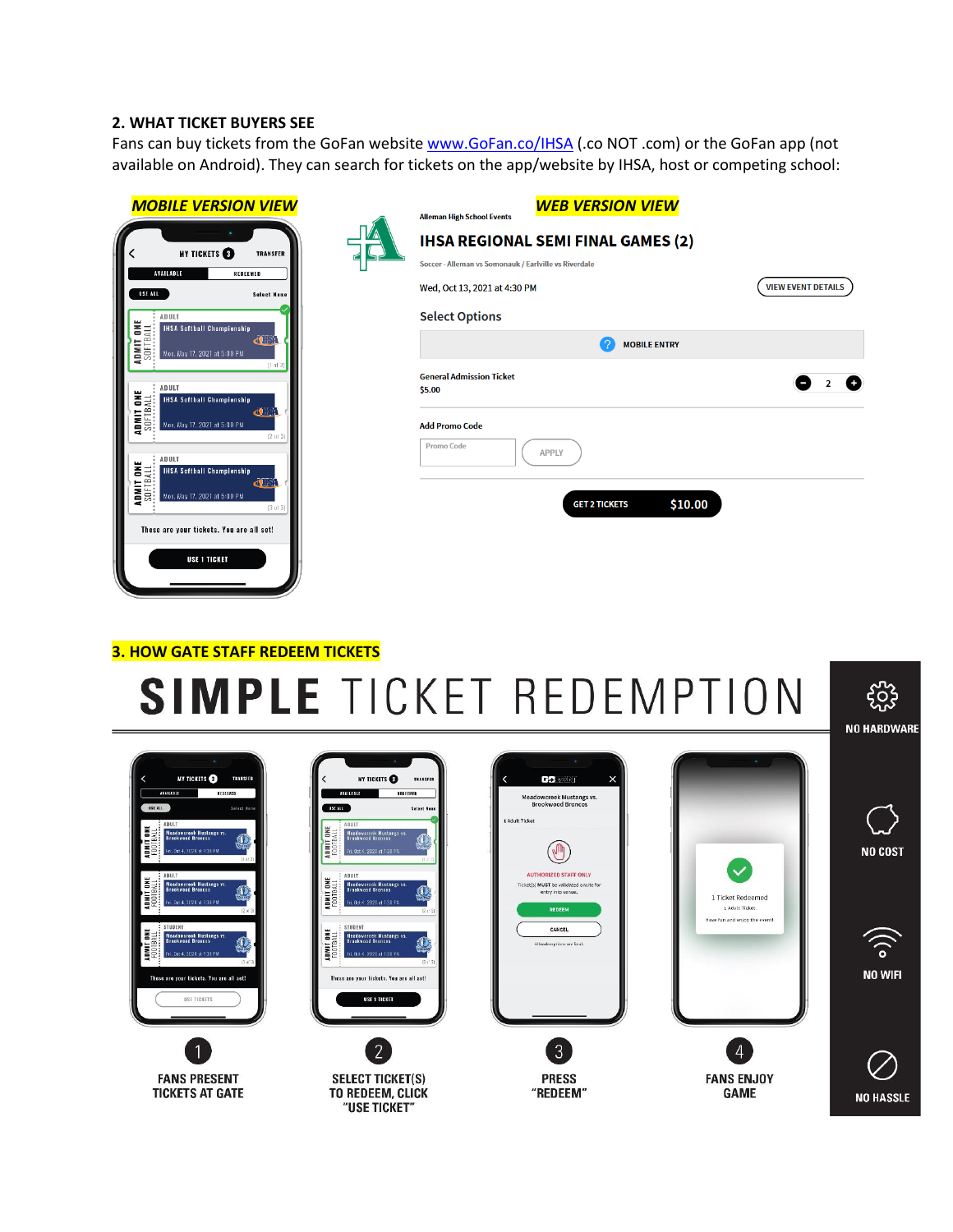# **4. EDUCATION & FAQ**

GoFan has a series of videos that are helpful for both alerting fan bases about the buying process and for gate workers to learn more about the ticket redemption process.

**How To Buy Tickets Video**: <https://www.youtube.com/watch?v=tkZqTY5d6Bg>

**Accessing & Sharing Tickets Video**[: https://www.youtube.com/watch?v=H0Xhso4QobA](https://www.youtube.com/watch?v=H0Xhso4QobA)

**Ticket Redemption Video**[: https://www.youtube.com/watch?v=IzAYgP6tFEM](https://www.youtube.com/watch?v=IzAYgP6tFEM)

For more information and answers to FAQs, please watch this webinar provided by GoFan & IHSA Staff: [Click here for GoFan webinar](https://us02web.zoom.us/rec/play/GJ-QVtFhrycgJ6IqY3dSzGIIh6XKj6Ce30Vojuwn0KhqhU7s9wbQjrYWIZ1FJqvsbZSwmSalZJLlOLY.pAqiKlfCFc-5yA6l?continueMode=true&_x_zm_rtaid=hgpBDvMiQO-_JSgWLjveWg.1634153822096.dda42fc6b6667755c38420a4a08ac1f7&_x_zm_rhtaid=419)

# **5. GOFAN HQ**

GoFan HQ is the backdoor event management section of the GoFan platform. You will need to setup an account in order to access the event you are hosting.

\* To get started, go to<https://hq.gofan.co/login> and enter your school email address. You will then be prompted to create a password to login.

\* Once you are logged in, please ensure your school logo is up to date as well as your account information. Clic[k here](https://gofan.zendesk.com/hc/en-us/articles/4407363147543-How-to-Change-or-Set-your-School-Logo) for a quick tutorial on how to update your account.

\* GoFan HQ is where you will be able to access and edit important functions like…

-Changing your event's start time or date in the event of a cancellation/postponement.

-See how many tickets have been sold to better staff your event.

-Access the ticket list in case of redemption issues

\* You can use the "alert" tab to make potential buyers aware of info (i.e. pullout ticket before arrival, game will be played at middle school, etc.).

\* The GoFan backdoor page for an event will look similar to the screenshot below:

| <b>Required</b>       | Edit                                                                          | <b>Optional</b>              | Edit |
|-----------------------|-------------------------------------------------------------------------------|------------------------------|------|
| You selected:         |                                                                               | You selected:                |      |
| Type:                 | Athletic                                                                      | Page visibility:<br>Visible  |      |
| <b>Schools:</b>       | 監<br>Civic Memorial High School (Home)                                        | <b>Event alert:</b>          |      |
|                       |                                                                               | Theme:                       |      |
|                       | <b>d'HSA</b><br><b>IHSA</b> (Illinois) (Financial)                            | <b>Custom sport name:</b>    |      |
| <b>d'HSA</b>          |                                                                               | <b>Description:</b>          |      |
|                       | <b>IHSA</b> (Illinois) (Opponent)                                             | No<br>Pin to top:            |      |
|                       | 監<br>Waterloo High School (Participant)                                       | <b>Buyer purchase limit:</b> |      |
|                       | Taylorville High School (Participant)                                         |                              |      |
| Sport:                | Volleyball                                                                    |                              |      |
| Level:                |                                                                               |                              |      |
| <b>Event start:</b>   | November 03, 2021 at 06:00 PM                                                 |                              |      |
| <b>Event end:</b>     | November 03, 2021 at 11:00 PM                                                 |                              |      |
| <b>Event name:</b>    | Civic Memorial: 3A Girls Sectional Championship (Waterloo vs.<br>Taylorville) |                              |      |
| <b>Gates open:</b>    | 02:00 PM                                                                      |                              |      |
| <b>Venue name:</b>    | <b>Civic Memorial High School</b>                                             |                              |      |
| <b>Venue address:</b> | 200 School St                                                                 |                              |      |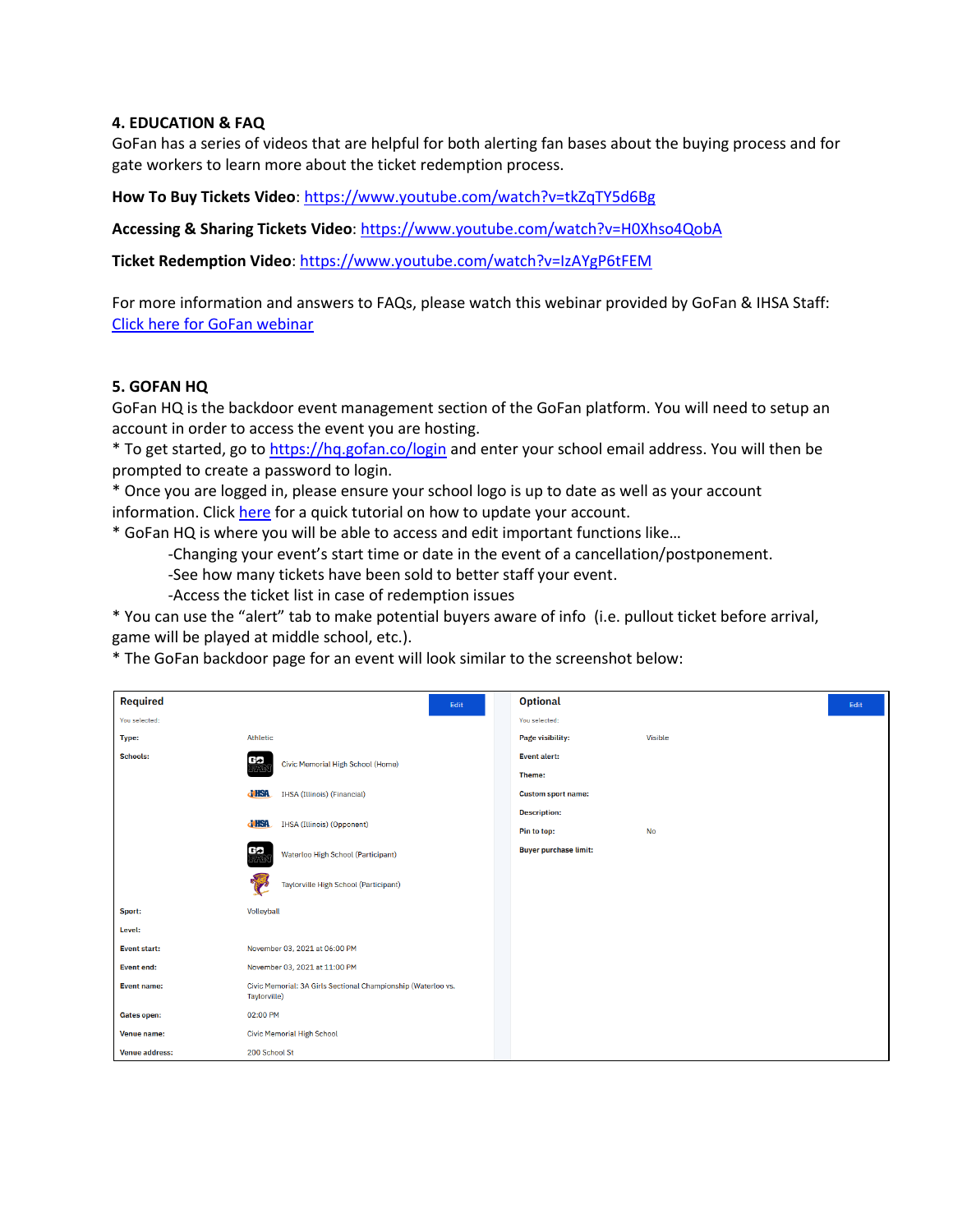# **6. POSTING STATE SERIES TICKETS FOR SALE**

The IHSA and GoFan will post the tickets for the State Series event you are hosting for sale. If you are GoFan school, the IHSA will still post it to maintain financial report continuity within the tournament, but the contest will display in your HQ page as if you had scheduled it.

# **7. RESTRICTED TICKETS**

\* Restricted tickets will occur in team sports for IHSA State Series contests if it is determined to be prudent by the host school, if requested within 72 hours before the event by a competing school, or upon request by the IHSA office.

\* "Restricted tickets" means that due to a potential sellout, or if there are fan restrictions on attendance for any reason at a team sport State Series event, rather than list all tickets for sale, the ticket allotment will be to split 40% for each competing team and 20% for sale to the general public (or 45-45-10 or 50- 50 – split will be host decision). In that case, the IHSA will provide a private link to the Athletic Director at each competing school with their ticket allotment, so they can systemically share it with their student-athletes' families, students, fans, etc. to allow them the first opportunity to purchase tickets. In this scenario, there will be a pre-determined date/time at which point any unsold tickets from the school allotments will be released for sale to the general public.

\* Communication by hosts is imperative with potential teams competing in a postseason event they are hosting. It is encouraged for hosts to look ahead/communicate with the potential teams who could be playing in their State Series events, and couple their historic fan attendance with your venue capacity. If concerns arise based on that, contac[t mtroha@ihsa.org](mailto:mtroha@ihsa.org) to move to restricted ticketing for that event.

# **8. TROUBLE SHOOTING**, **WIFI ISSUES, OTHER FAQ**

\* Poor Wifi: If your school or game venue has poor wifi you can do the following…

A) Hosts can tell fans to pull up their ticket before arriving at the venue via the "Alert" tab available under the game in GoFan HQ. Tickets can be redeemed without wifi if they are pulled up on the phone when the ticket holder arrives.

 B) Hosts can use GoFan HQ and pull up the redemption list. They can then check to verify that an individual or individuals purchased tickets and have not yet redeemed them.

 C) If possible, setting up an open guest wifi network for an event can help alleviate wifi entry concerns.

\* No Phone:

A) A school can make a credit card available at the gate. If an individual comes without a phone, the school could collect cash and then charge their card to maintain all digital purchases.

B) A school can purchase a \$99 card reader from GoFan and pair it with a school ipad or tablet. If a fan arrives without a phone, they can charge the credit card for the ticket.

C) If a phone is forgotten, runs out of battery, etc. then example 8-B above is again applicable.

# **9. GENERAL ADMISSION**

All GoFan tickets for IHSA State Series events are general admission to the venue unless otherwise noted or requested by the host school. The host school should contact [mtroha@ihsa.org](mailto:mtroha@ihsa.org) if they want their tickets not to be general admission.